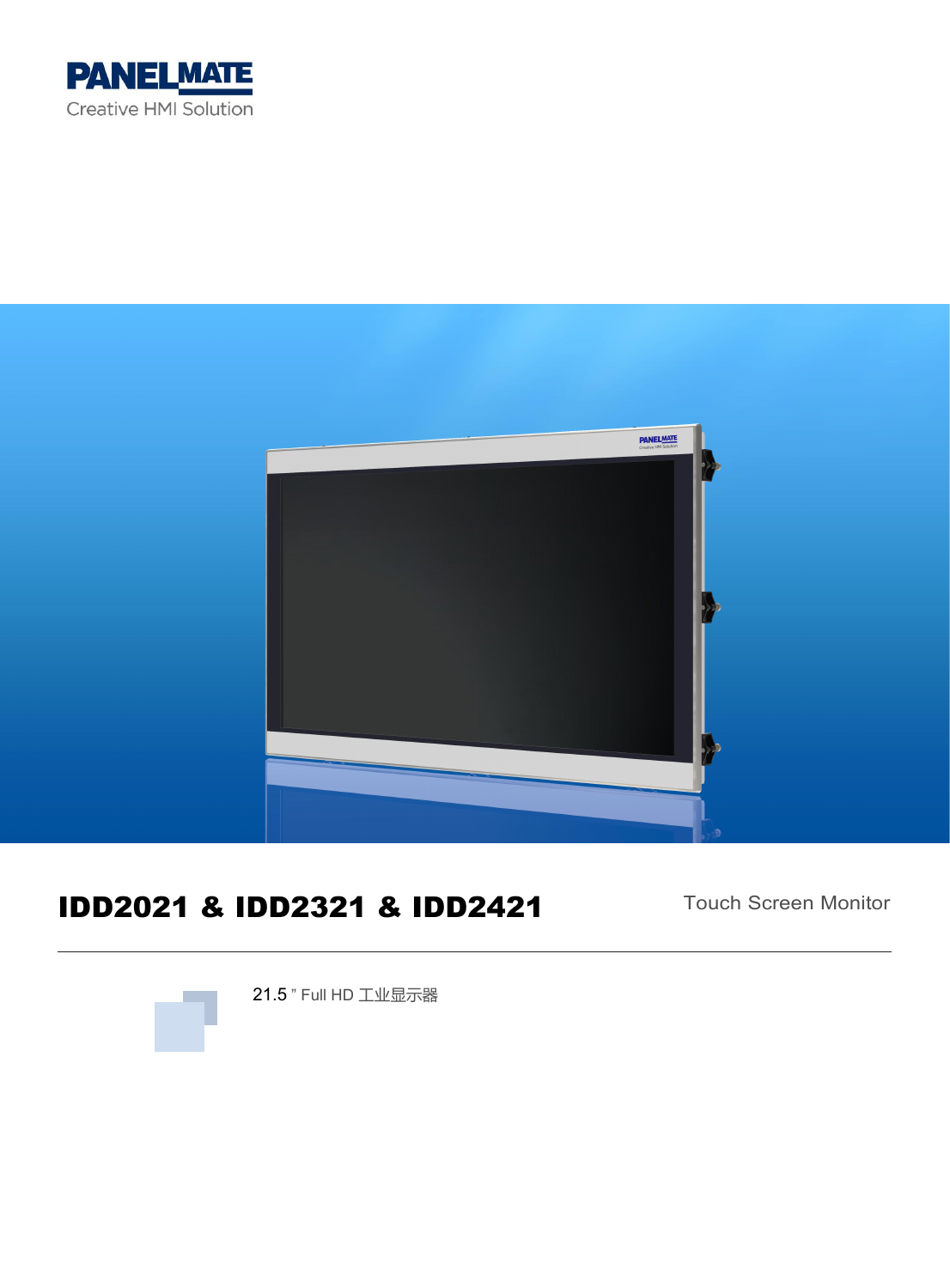

# IDD2021 & IDD2321 & IDD2421

#### **IDD2021 & IDD2321 & IDD2421**





规格参数:

| 常规参数 | 控制按钮             | 后面板OSD控制键,可调节对比度/亮度                                                  |  |
|------|------------------|----------------------------------------------------------------------|--|
|      | 总体尺寸 (W x H x D) | 527mm x 334.7mm x 53.7mm (20.75" x 13.18" x 2.11")                   |  |
|      | 开孔尺寸 (W x H)     | 516mm x 324mm (20.31" x 12.76")                                      |  |
|      | 外壳               | 前面板: 铝镁合金, 阳极氧化涂层; 后盖: 钣金喷漆; 接地隔离保护                                  |  |
|      | 安装方式             | 嵌入式、壁挂式、桌面式、VESA                                                     |  |
|      | 电源输入             | 插拔式端子: DC 24V                                                        |  |
|      | 功耗               | <b>25W</b>                                                           |  |
|      | 显示接口             | VGA & DVI & HDMI                                                     |  |
|      | 净重               | 5.5KG                                                                |  |
|      | 屏幕类型             | 21.5" Full HD TFT                                                    |  |
|      | 分辨率              | 1920 x1080                                                           |  |
| 液晶屏  | 最大色彩             | 16.7MB                                                               |  |
|      | 显示区域 (W x H)     | 476.64mm x 268.11mm (18.772" x 10.56")                               |  |
|      | 背光               | <b>LED</b>                                                           |  |
|      | 背光MTBF (小时)      | 30000hrs                                                             |  |
|      | 像素间距             | 0.24825 x 0.24825                                                    |  |
|      | 亮度               | 250cd/m <sup>2</sup>                                                 |  |
|      | 对比度              | 5000:1                                                               |  |
|      | 视角               | (L)89 / (R)89 / (U)89 / (D)89                                        |  |
|      | 触摸屏类型            | 单点电阻式触摸屏&多点电容式触摸屏&无触摸钢化玻璃                                            |  |
|      | 透光率              | > 85%                                                                |  |
|      | 控制器              | USB接口                                                                |  |
| 触摸屏  | 驱动支持             | Windows XP, Windows 7, Winows8, Windows 10, Linux, CE                |  |
|      | 多点触摸             | 在Windows下可达10点                                                       |  |
|      | 表面硬度             | 莫氏硬度 7                                                               |  |
| 环境参数 | 工作温度             | $0~$ ~60° C (32~140°F)                                               |  |
|      | 存储温度             | -20~60° C (-4~140°F)                                                 |  |
|      | 相对湿度             | 5~95% (无凝结)                                                          |  |
|      | 工作时振动            | SSD applied: 1.5 Grms, IEC 60068-2-64, random, 5 ~ 500 Hz, 1 hr/axis |  |
|      | 工作时冲击            | SSD applied: 10 G, IEC 60068-2-64, 半正弦波, 持续11ms                      |  |
|      | <b>EMC</b>       | CE/FCC Class A                                                       |  |
|      | 防水               | 前面板达到IP65防护等级                                                        |  |

**Touch Screen Monitor**